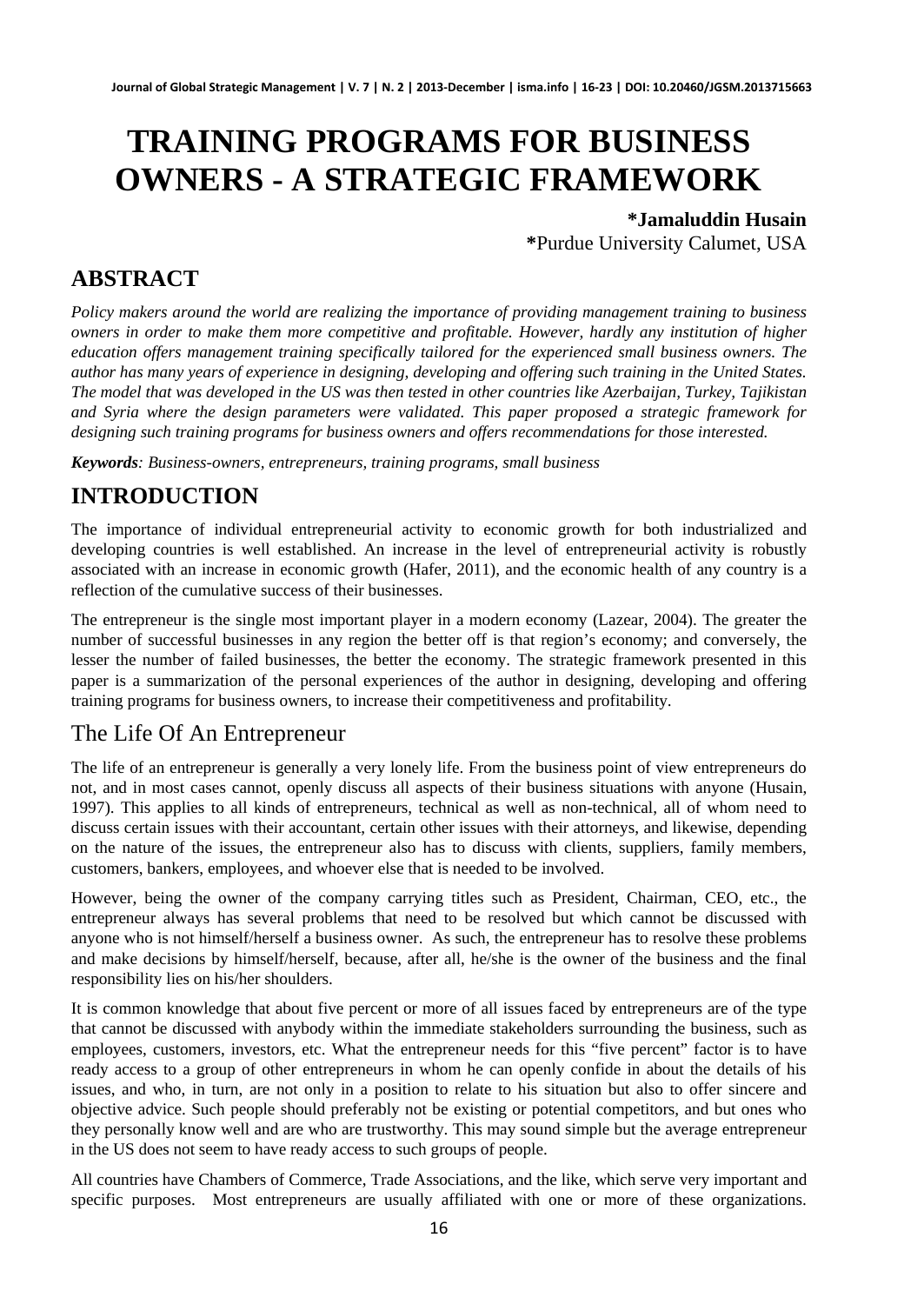**Journal of Global Strategic Management | V. 7 | N. 2 | 2013-December | isma.info | 16-23 | DOI: 10.20460/JGSM.2013715663**

However, one service that these organizations cannot provide is the opportunity for entrepreneurs to resolve their "five percent" issue.

This paper is an attempt to capture experiences spread over many years in developing learning mechanisms for experienced small business owners, with the underlying hope that the process would help developing a reliable cohort groups of entrepreneurs serving to resolve each others' 'five percent' issues.

# **BACKGROUND**

A large amount of grant money was offered as a grant by a charitable not-for-profit organization to design, develop and offer training programs for practicing full-time business owners. Their contention was that there were no management training programs available in the United States and elsewhere specifically for the 'small business' owners, which constitute over ninety-seven percent of all entrepreneurs in the US.

An immediate wide ranging research quickly established that indeed the donors were right in that there were no such programs available. However, the research also showed that several educational institutions had attempted to develop such programs but were not successful. An extensive needs analysis was, therefore, conducted based on which the author and his team were able to develop and offer several training programs for small business owners. The findings are used here to present a strategic framework.

NOTE: The word 'entrepreneur' is generally used to connote a wide range of people, to include those who take the risk of starting new companies as well as those who own and manage their own businesses. For this research paper the word 'entrepreneur' was used to mean not just those who start companies, but the entire spectrum of business owners, who continually take calculated risks each day to remain competitive, to survive, grow and be profitable.

# **RESEARCH**

It is a known fact that businesses do not always succeed. In the US the success rate for businesses is rather abysmal, about 82 percent of businesses in the United States do not celebrate their tenth business birthday.

A detailed literature search showed that almost all the research done so far on the topic of education for entrepreneurs have focused primarily on academic training courses offered by universities and colleges. However, there is some coverage of seminars and short-duration programs on specific topics offered by trade/professional associations, Chambers of Commerce & Industry, and the continuing education programs of some universities.

Hardly any references are available concerning research studies in the area of training programs for the existing business owner. As such, the only option available was to start afresh with a quick needs assessment study through meetings and brainstorming sessions with existing business owners, primarily to seek business owners' inputs on the "WHAT" and the "HOW" issues as under:

- ISSUE-A: Do entrepreneurs feel there is a need for training programs? If yes, WHAT topics should these programs cover?
- ISSUE-B: HOW would entrepreneurs prefer these training programs to be offered? Would they like any special pedagogy that would motivate them to attend these programs? And, if there were any specific preferences or requirements pertaining to methodology and the pedagogy of such training?

## **Determining the Needs – Issue "A"**

The participants of each focus group were asked the following two questions:

- 1. How many of you already know everything that needs to be known about running your business effectively?
- 2. What specifically would you like to know more about managing your business better?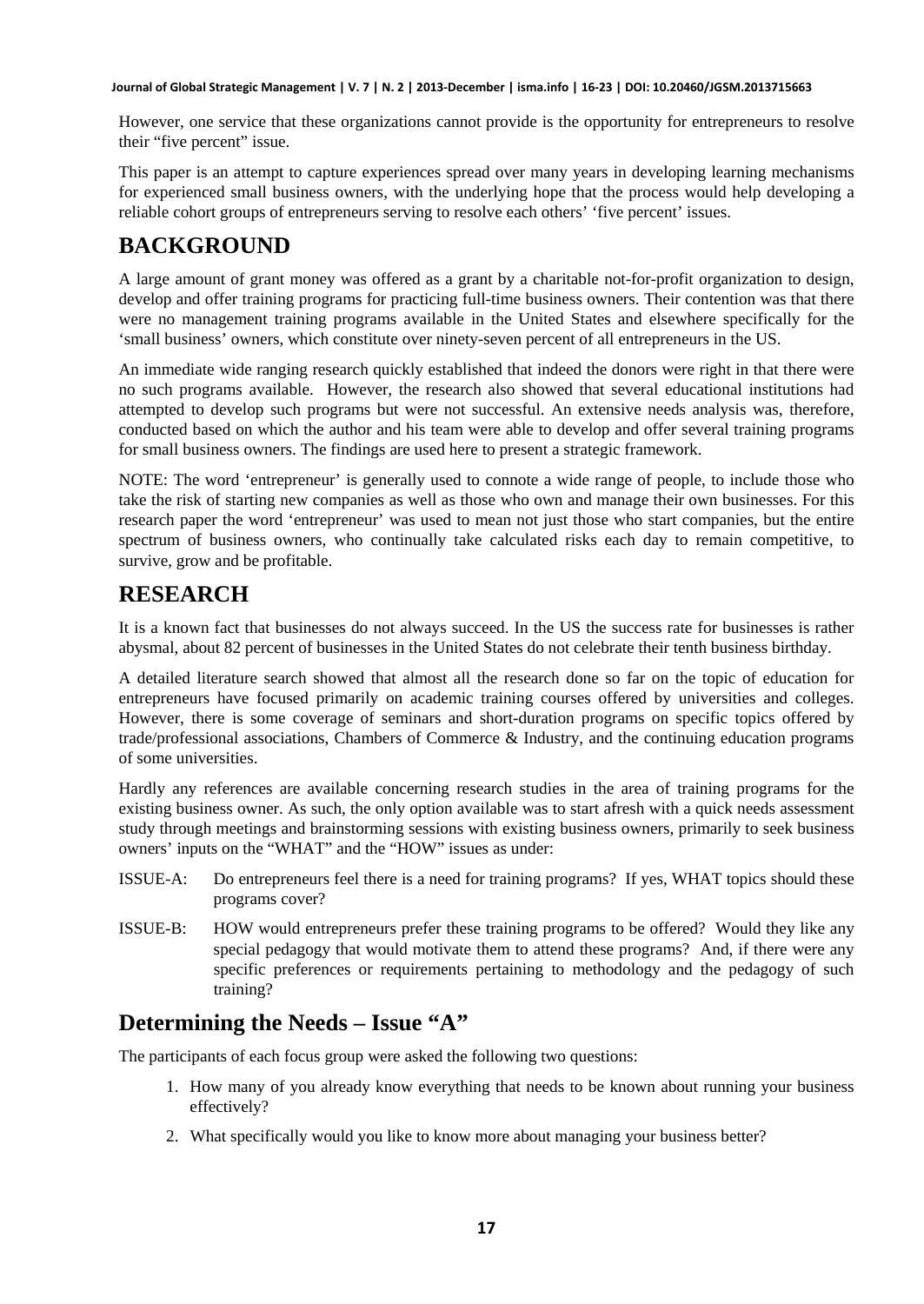Not a single person from any of the focus groups indicated that he/she knew everything about managing their business effectively. This meant that all participants felt a need for additional learning/training to become more competitive and more profitable business owners. This was unexpected.

Many participants mentioned that could do much better as business owners if they knew more about certain specific aspects of operating their businesses. They mentioned topics such as:

- o How to negotiate properly with suppliers
- o How to read and understand financial statements
- o How to hire the right employees
- o How to develop a long-term strategy
- o When to lower or raise prices
- o What to do when customers misbehave, etc.

A master list of the types of training programs that they desired was compiled and grouped together into the following two categories:

- (i) Functional areas, such as: Marketing, Accounting, Human Resource, Management, etc.
- (ii) Skills to solve operational problems or to perform specific tasks better.

The master list, as well as the two grouped categories of subject areas, was discussed with other groups of business owners to verify correctness and to establish priorities. This resulted in a decision to focus on the following three functional areas:

- (1) General Management & Strategy
- (2) Marketing, and
- (3) Finance & Accounting.

Another list of topics was developed for short-duration subject specific seminars or workshops, tentatively labelled as the 'How To' seminar series.

There were no major surprise so far, and it appeared that designing and delivering such educational programs for entrepreneurs would not be difficult.

# **Methodology & Pedagogical Issues – Issue "B"**

The second question of how business owners would like these training programs to be conducted and managed caused exciting discussions and a host of new and very unexpected points of view.

The following is a summary of suggestions made by the focus group participants, grouped into three categories:

#### (i) Suggestions categorized as "Simple & Reasonable":

- a. Do not offer these programs during daylight hours; it will be extremely difficult to leave our businesses to attend the training.
- b. If the programs are in the evening, as requested, would it include some food? If food is not included with the evening training programs, then most of us will have to first go home for dinner and then come to the training. If this were to happen, and we had to go home to eat dinner after a long day of hard work, many of us will not have the energy and drive left to drive out again to attend the training program.
- c. Do not ask us to do any 'homework' or give us 'assignments'. Our businesses keep us very busy and there is hardly any time for us to even catch up with the day's news.
- d. We hope you will not ask us to take an 'exam' at the end of the training. Exams will require reading and studying, and for this we do not have time.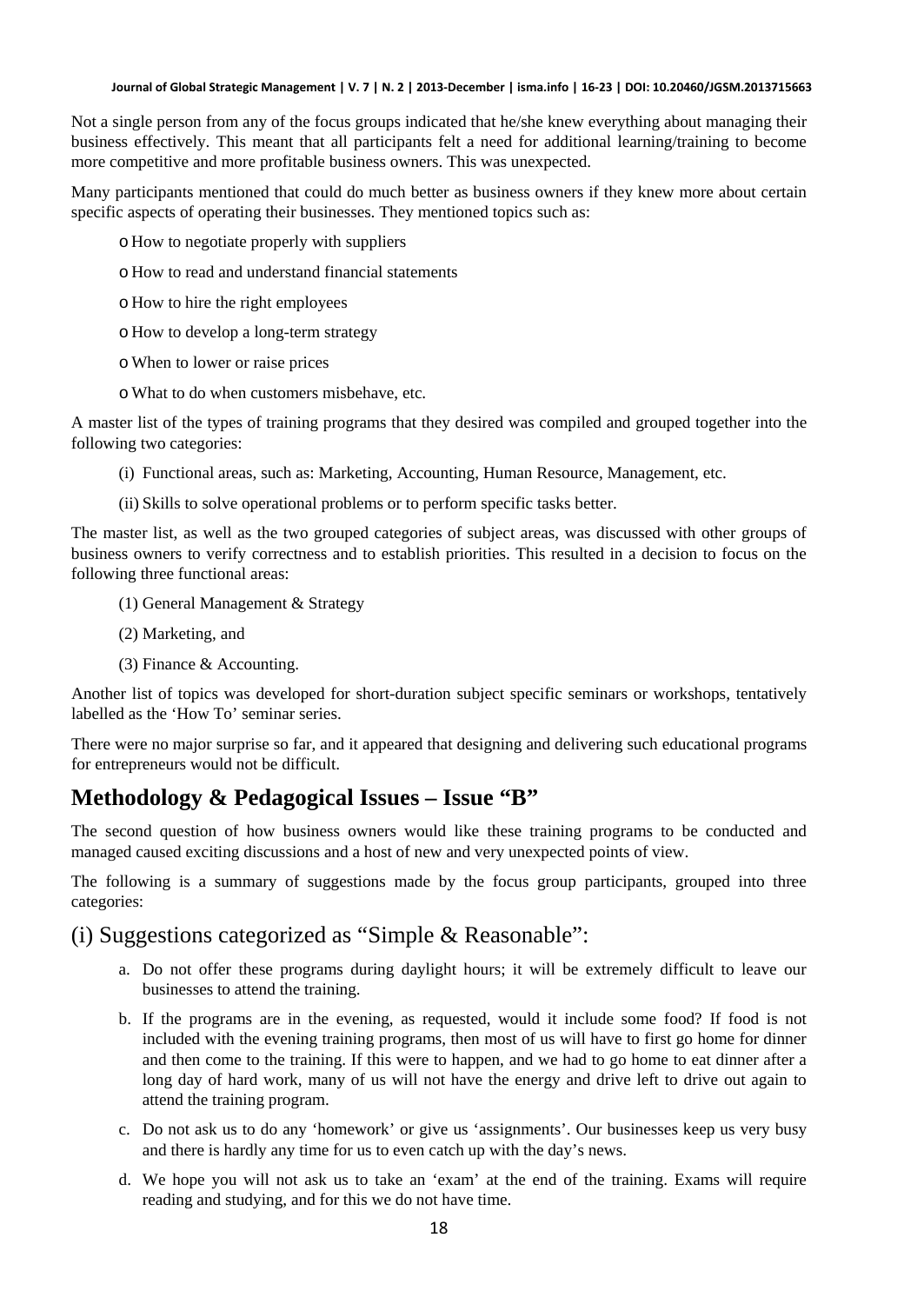- e. Limit the number of participants in each training program to no more than 15-20 people. Larger groups will not allow us to make long-lasting friendships or to participate fully.
- f. Do not put competing businesses in the same group; it will make it difficult for us to openly share our business issues & problems, or talk about our business challenges.
- g. It would not interest us to acquire "academic learning", i.e., having to learn about theories, definitions, hypothesis, etc., or to receive formal academic credit hours. Academic credits do not mean much to us because we are not looking to strengthen our resumes in search of a job. NOTE: Nobody in any of our focus groups showed any interest in receiving academic credits from Purdue University.

### (ii) Suggestions categorized as "Difficult":

- h. Will these training programs be organized in existing classrooms meant for students? We would definitely NOT prefer to be treated like traditional students. Please organize our training in a conference-room setting worthy of presidents and heads of organizations, which we all are.
- i. Will you allow non-business owners and those who have just started business to be in the same group with us, the experienced entrepreneurs? That will not work because having put in years of our lives growing our businesses, our problems and business-related needs are no longer the same as those of recently started companies. Their interest would be in matters pertaining to business start up and early-stage issues, and about which we are no longer interested.
- j. If regularly enrolled university students show interest in these training programs for entrepreneurs, will you also allow them to join our groups? This is absolutely not acceptable. As owners of companies we create jobs and hire university graduates, and it will definitely not be motivating for us to be put on the same level as those who will one day be our employees.
- k. Will we have to purchase Text Books? You should provide us with whatever we need to read and study. Give us information that is compressed and summarized to reduce our reading time.
- l. Who will be conducting these trainings? If your professors lecture us then it will not work because while professors may be very intelligent and full of knowledge they would not have real-world business ownership experiences.

#### (iii) Suggestions Categorized as "More Difficult":

At the end of each focus group meeting the participants were asked as to what they felt would be a reasonable fee for such training programs. The responses ranged from the absurd and outrageous like: "You really expect us to pay for it too?" to "It would be fair that we pay at least for the cost of the food and reading materials provided to us", or to "We could easily pay about \$100 or so per training course". This came as a major shock to us.

The rationale for such thinking was that:

- (a) Business owners would be contributing to the economy of the region by the mere fact of attending these training programs and sacrificing their expensive business time;
- (b) Acquiring business knowledge or attending training programs was hardly on the priority list of any business person; they have other more important items on their to-do list deserving of their time and attention.

#### (iv) Questions from Business Owners:

The following two questions were repeatedly asked by the different groups:

- (a) How did we intend to measure the effectiveness of the trainings?
- (b) Since business owners learn best from other business owners, would there be adequate time setaside during the trainings for the participants to share their own experiences?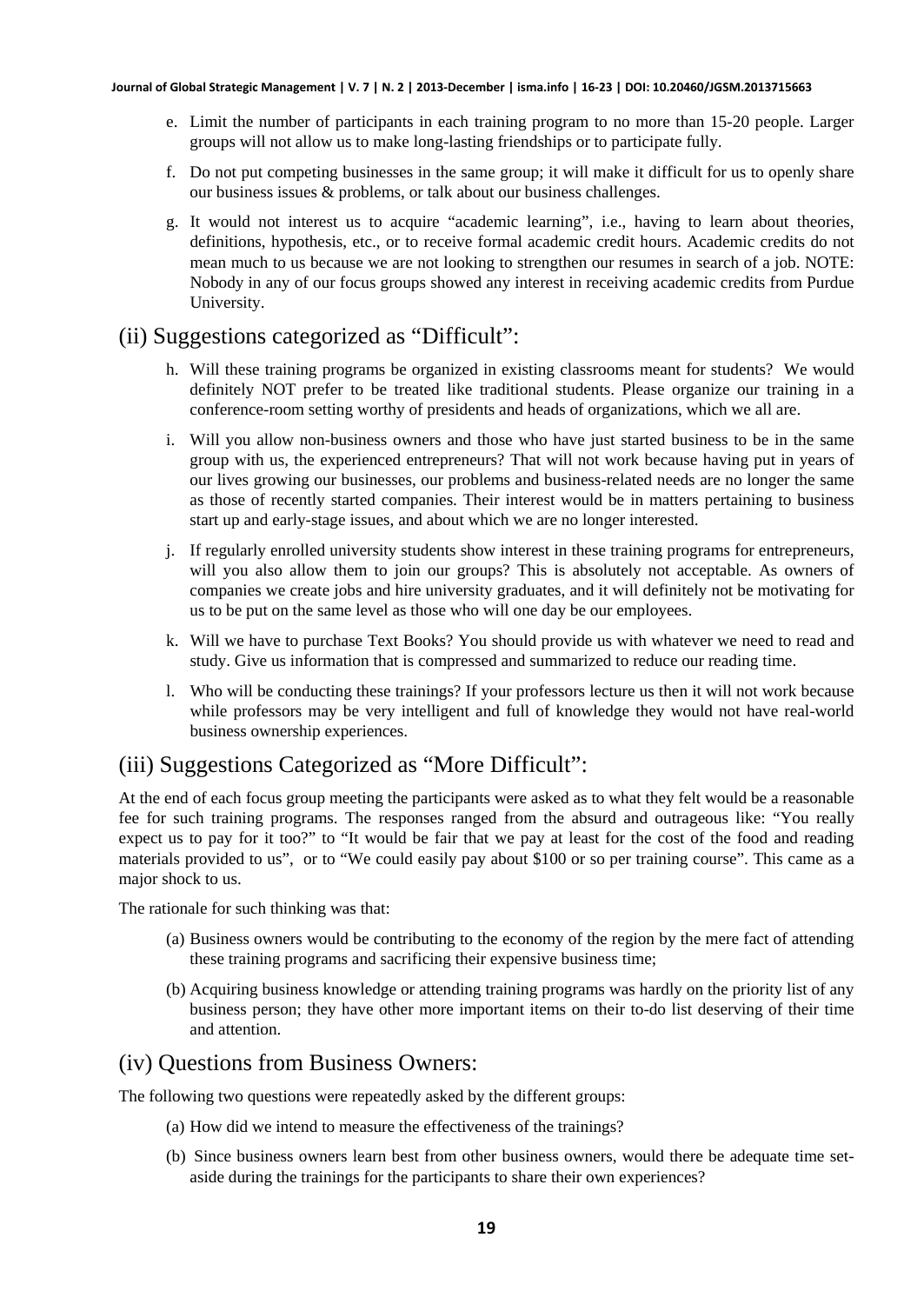#### **DESIGN OF TRAINING PROGRAMS**

Our commitment to this project was as strong as that of the donors – to make a unique and significant contribution towards helping business owners become more effective, more profitable and able to survive the competition.

The following decisions were made and actions taken to accommodate the business owners and to make it easy, convenient and possible for them to participate in the training programs.

- 1. Upgrade one of the existing larger class rooms into a well-equipped conference room to be used exclusively for entrepreneurship training.
- 2. Develop an anchor program addressing the following target market:

"Experienced full-time business owners interested in growing their businesses & becoming more profitable".

Not to admit the following categories of people into this entrepreneurship program referred to onwards as simply the "E-Program":

- Business owners with less than 2-3 years of full-time experience
- Those in the start-up phases of establishing businesses
- Those aspiring to become business owners
- University students
- Academics, faculty members, professors.
- Those in the final stages of bankruptcy or business collapse, trying desperately to cling on to any last minute life-saving assistance for their businesses, and
- Anyone else, other than experienced business-owners, interested in 'entrepreneurship.'
- 3. Offer a comprehensive 22-month training program broken into three segments, as under:
- A. 6 months: weekly evening meetings for 4-hours each; conference room setting, with dinner served
- B. 4 months: meetings every two weeks; consulting for other real live businesses in groups of 4-5 participants each; work as part of a 'consulting team' assigned to a 'client' company, with the final report due at the end containing recommendations for improving their client's profitability and operations
- C. 12 months: monthly meetings at the physical locations of peers; work as "board of directors" to each others' businesses. Highest level of confidentiality.
- 4. Change nomenclature of usage of training related words, replacing the traditional standard academic words into more executive-training type words. Certain words were replaced as under:
- 'classroom' with *'conference room'*
- 'students' with *'participants'*
- 'classes' with *'meetings'*
- 'homework/assignments' with *'projects'*
- 'textbooks' with *'reading materials'*
- 'lectures' with *'presentations'* or*' discussions'*
- 'teaching' with 'discussing' or 'learning'- no one is teaching;
- 'professor/teacher/expert' with *'facilitator'-* we are all *experts* in our own areas of competence or business; no one is a guru
- 5. Selecting '*facilitators*' was not easy but we identified a few professors who had personal experiences either as past business owners or who were currently involved in their own family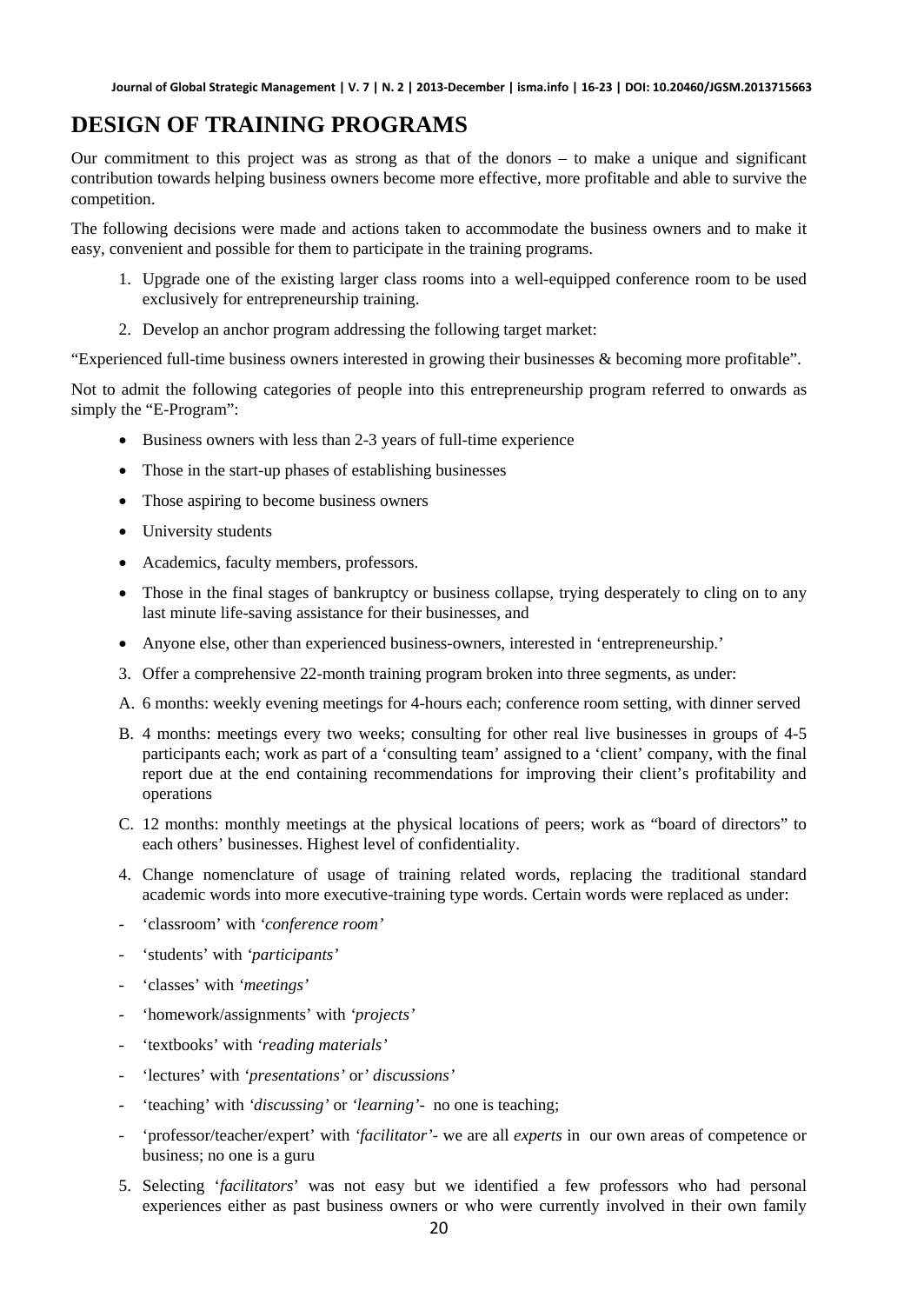businesses. Senior bankers and some management consultants with experience and ability to deal with business owners were ready to help, and were assigned to *discuss* most of the money related topics. Many successful owners of larger businesses also offered to join our efforts as facilitators.

- 6. All *facilitators* were advised to set aside as much as 30- 40 % of their allocated *meeting* times for *participants* to share their experiences, since research had confirmed that entrepreneurs learn best from fellow entrepreneurs.
- 7. Each entrepreneur who showed interested in joining the program was interviewed by a multiperson team to ensure selection of only those who qualified under item #3 above. The emphasis was not on how large or successful their businesses were, but on how committed they were to improve/grow their businesses and to take the training seriously.
- 8. Limit the number of participants to about 20 non-competing business owners in each group.
- 9. Impact assessment of the E-Program on a per session basis, with the set expectation that: "for each session at least fifty percent of the participants, on an average, should report having acquired knowledge that could be immediately applied to their businesses". All participants were required, at the end of each session, to fill out an assessment form that had only one question:
- Did this session provide you with any knowledge, information or skill that you can apply to your current business situation either tomorrow or soon after?
- If your answer is yes, then could you describe, using keywords only, where within your business do you plan to apply this newly acquired knowledge.
- 10. We were able to subsidize tuition the E-Program since we had grant money available.

#### **Evaluation of Model**

The E-Program was successfully offered not only at Purdue University Calumet but also in the Chicago market for fourteen year. It was also tested at several universities in the United States, with varying results, depending on how well they could accommodate the requests of the entrepreneurs, and their ability to subsidize the tuition. Most institutions did not have resources to subsidize tuitions or meet with all expectations of the business owners.

This model was also tested in Azerbaijan, Syria, Tajikistan and Turkey, with the following modifications: (a) only selected training sessions were offered spread over a small number of days, (b) pro bono services rendered by facilitators, (c) most participants, therefore, paid no tuition.

In 2010 a major US university decided to develop and offer training programs specifically tailored for small business owners in several cities. On invitation, the lead author volunteered to be on their planning team. Focus group meetings were conducted in three major US cities to re-validate learning needs: Over one hundred entrepreneurs participated, with 100% responding with a solid "no" to the question: "Do you know all that needs to be known about managing your business effectively?" Thus it was re-established that there is still a strong need for the product.

# **CONCLUSIONS**

The US government basically leaves small businesses alone and allows them to survive on their own abilities and resources, and provides minimal assistance programs, other than in efforts to start new businesses. Compared with most other parts of the world, the United States adopts a laissez faire policy toward its education and training of small businesses*.* The author believes that in the intensely competitive word of entrepreneurship, it is important for governments to assist businesses owners to become more competitive and to reduce their failure probabilities.

Governments should allocate part of their economic development budgets as well as part of the budgets for assisting new start-up businesses, to subsidize owners who attend such training programs. Additionally, incentives, such as tax rebates, need to be offered to motivate them to attend. Trade Associations, Chambers of Commerce, and other such bodies should encourage such training by offering increased membership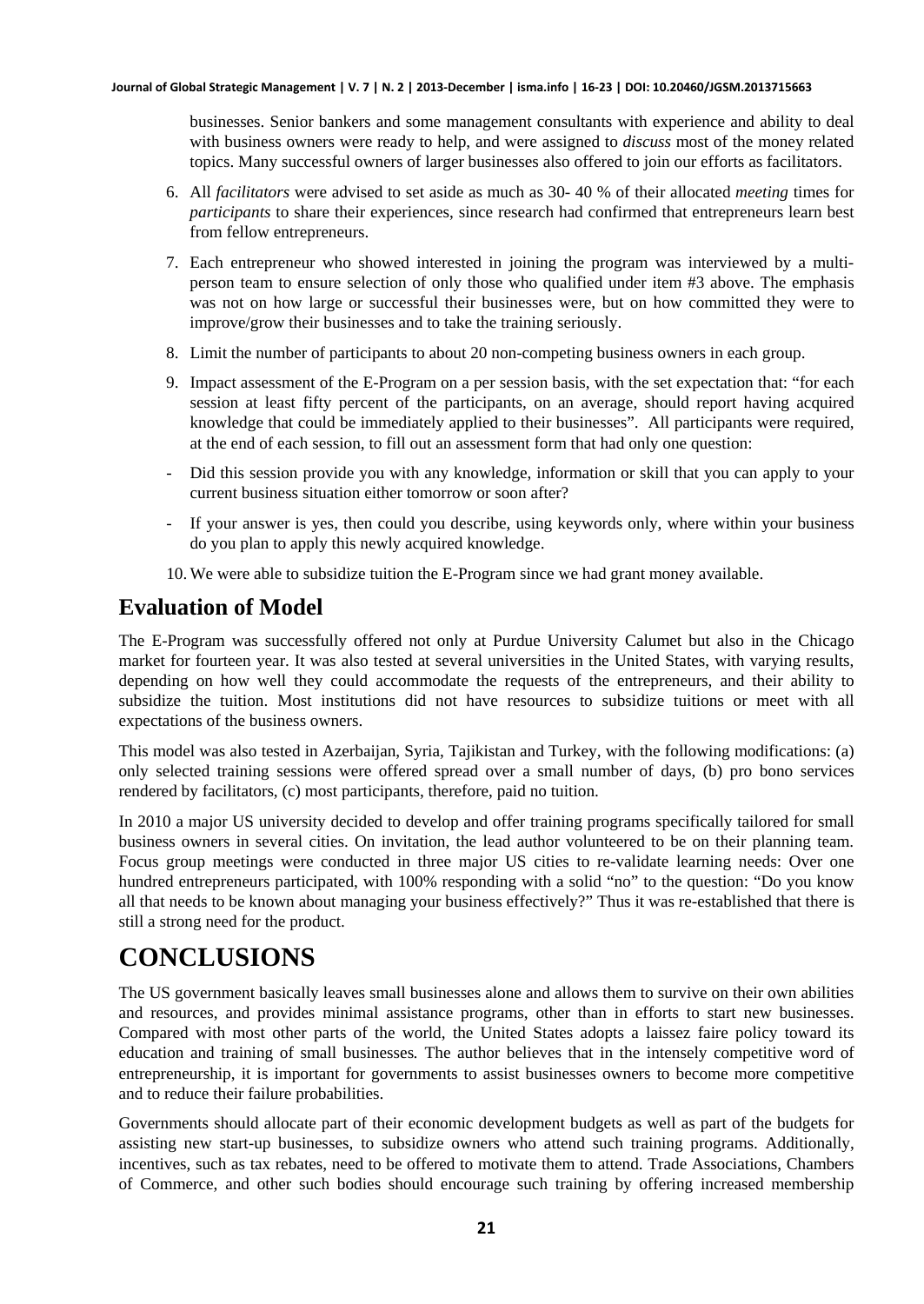benefits, reduced annual dues, etc., or even making it a prerequisite for new members and for renewal of memberships. Banks need to offer similar incentives to their business customers.

To ensure that all training sessions are relevant, it is strongly recommended that the evaluation instrument mentioned in item #9 above be used after each session of the training. This will confirm that only relevant and useful information was offered, and that the teaching quality of the facilitators is constantly monitored.

The author will gladly be available to anyone or any institution that desires to replicate our efforts or initiate programs for experienced business owners.